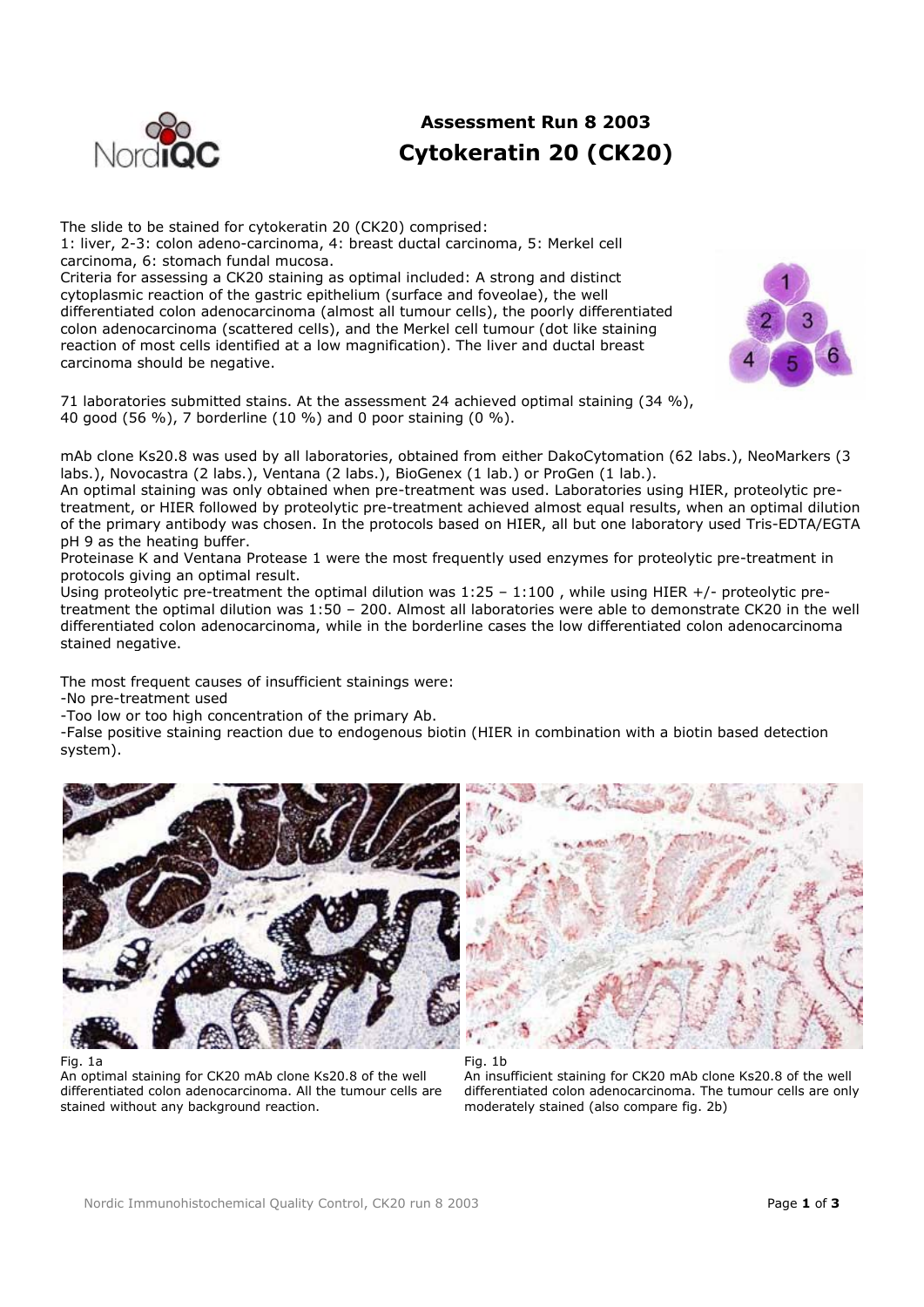

## Fig. 2a

An optimal staining for CK20 mAb clone Ks20.8 of the low differentiated colon adenocarcinoma. The staining is focal but strong.



Fig. 3

An optimal staining for CK20 mAb clone Ks20.8 of the Merkel cell tumor. The tumour cells show the charateristic dot like positivity.





An insufficient staining for CK20 mAb clone Ks20.8 of the low differentiated colon adenocarcinoma. The tumour cells are negative. Only an unspecific reaction of the macrophages is seen.





An optimal staining for CK20 mAb clone Ks20.8 showing a strong and distinct cytoplasmic reaction of the gastric surface epithelium.